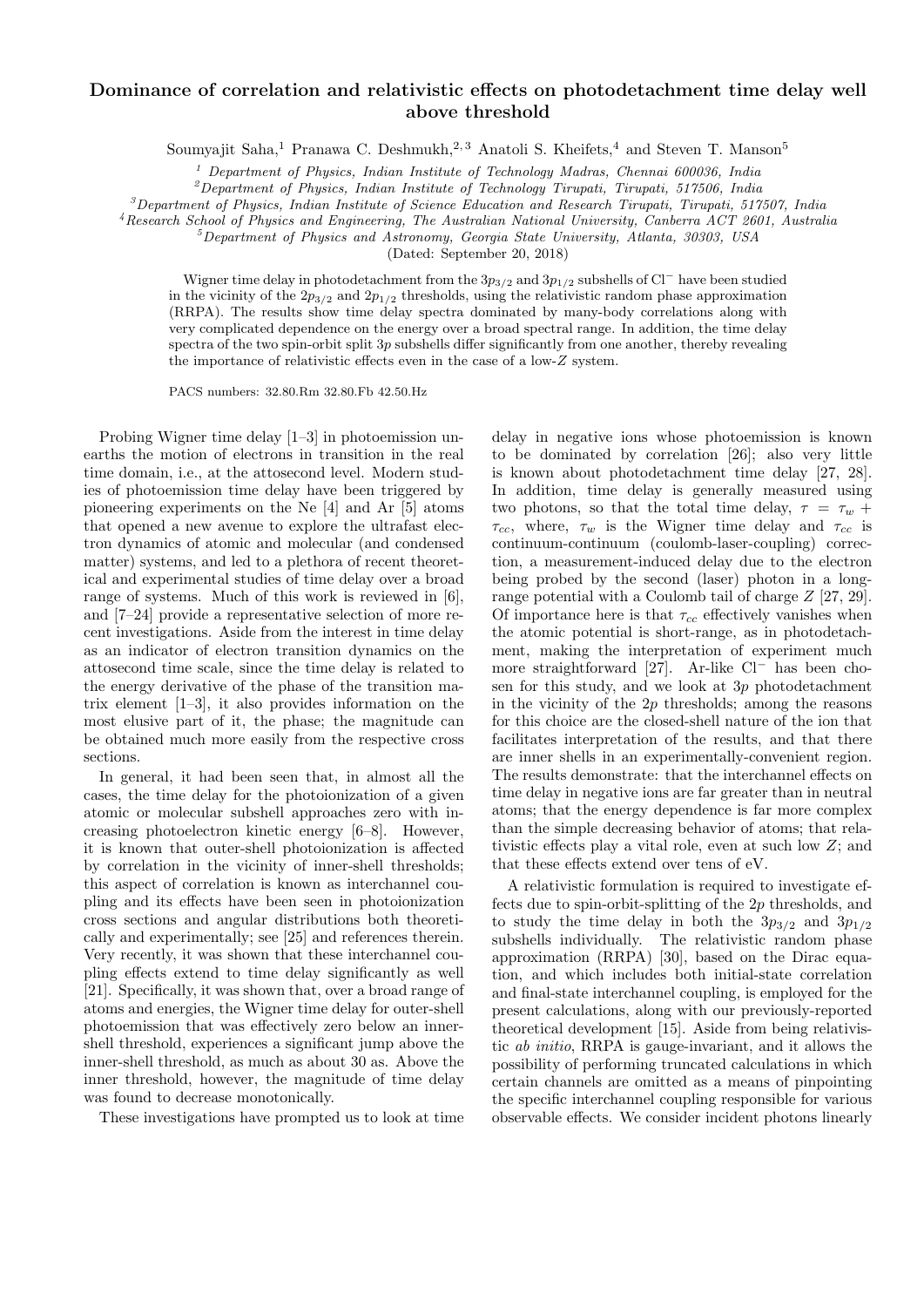TABLE I: Theoretical and experimental [33] photodetachment thresholds of Cl<sup>−</sup> in eV.

| $Subshell(Cl^-$ |      | DF(eV) Exp.(eV) | $Subshell(Cl^-)$ | DF(eV) |
|-----------------|------|-----------------|------------------|--------|
| $3p_{3/2}$      | 4.03 | 3.62            | $3s_{1/2}$       | 20.13  |
| $3p_{1/2}$      | 4.17 | 3.73            | $2p_{3/2}$       | 208.87 |
|                 |      |                 | $2p_{1/2}$       | 210.64 |
|                 |      |                 | $2s_{1/2}$       | 280.22 |

polarized in the z-direction, and we investigate the time delay, which is angle-dependent in general [23, 31, 32], in the direction parallel to the polarization.

The five possible relativistic transitions from  $3p$ subshell are  $3p_{1/2} \rightarrow \varepsilon s_{1/2}, \varepsilon d_{3/2}$  and  $3p_{3/2} \rightarrow$  $\epsilon s_{1/2}, \epsilon d_{3/2}, \epsilon d_{5/2}$ . For a transition from an initial state,  $a(ljm)$ , to the symmetry allowed final states,  $\bar{a}(\bar{l}j\bar{m})$ , we define the dipole matrix element [15]

$$
D_{n\kappa \to E\bar{\kappa}} = i^{1-\bar{l}} e^{i\delta_{\bar{\kappa}}} \left\langle \bar{a} \| Q_1^{(1)} \| a \right\rangle , \qquad (1)
$$

where,

$$
\langle \bar{a} \| Q_1^{(1)} \| a \rangle = (-1)^{j+1/2} [\bar{j}] [j] \begin{pmatrix} j & \bar{j} & J \\ -1/2 & 1/2 & 0 \end{pmatrix}
$$

$$
\pi(\bar{l}, l, J - \lambda + 1) R^{(1)} (\bar{a}, a) \tag{2}
$$

is the (complex) reduced matrix element for an electric dipole transition and  $\delta_{\bar{\kappa}}$  is the phase of the continuum wave with  $\bar{\kappa} = \pm (\bar{j} + \frac{1}{2})$  for  $\bar{j} = (\bar{l} \pm \frac{1}{2})$ , The axially symmetric transition amplitudes contributing to the photodetachment process in the polarization z direction are:

$$
T_{3p_{1/2}} = +\frac{1}{\sqrt{6}} Y_{00} D_{3p_{1/2} \to \varepsilon s_{1/2}} + \frac{1}{\sqrt{15}} Y_{20} D_{3p_{1/2} \to \varepsilon d_{3/2}}
$$
  
\n
$$
T_{3p_{3/2}} = +\frac{1}{\sqrt{6}} Y_{00} D_{3p_{3/2} \to \varepsilon s_{1/2}} - \frac{1}{5\sqrt{6}} Y_{20} D_{3p_{3/2} \to \varepsilon d_{3/2}}
$$
  
\n
$$
-\frac{1}{5} \sqrt{\frac{3}{2}} Y_{20} D_{3p_{3/2} \to \varepsilon d_{5/2}}.
$$
\n(3)

Here  $Y_{lm}$  are the spherical harmonics evaluated in the direction of polarization, and all of the phase information is contained in the  $D's$ . The Wigner time delay, in atomic units  $e = \hbar = m = 1$ , is simply the energy derivative of the phase of the amplitude,

$$
\tau_{3p_j} = \frac{d}{dE} \tan^{-1} \left[ \frac{\text{Im} T_{3p_j}}{\text{Re} T_{3p_j}} \right] \tag{4}
$$

Calculations have been performed by coupling all the 14 relativistic dipole channels from the 3p, 3s, 2p and 2s subshells; the 1s channels are omitted since the 1s threshold is so far away energetically (about 3 keV) that these channels have negligible effect on photoemission in the 210 eV vicinity of the 2p thresholds. To emphasize the effects of the inner-shell channels, calculations coupling

only the seven 3p and 3s channels were also performed. The RRPA uses Dirac-Fock (DF) photoemission threshold energies, given in Table 1 and compared with available experimental thresholds [33].



FIG. 1: (color online) Photodetachment cross sections for the  $3p_{1/2}$  subshell of Cl<sup>−</sup> (upper panel) and the  $3p_{3/2}$  subshell (lower panel) in the vicinity of the  $2p$  thresholds calculated at the 14-channel (thick red curve) and 7-channel (thin black curve) levels as explained in text. The  $2p$  thresholds are indicated by vertical dashed lines.

The results for the cross sections for the two spin-orbitsplit 3p channels are shown in Fig. 1. Of interest in these results is that there is significant structure in the fully coupled cross sections for both cases in the neighborhood of the 2p thresholds, while the 7-channel results are smooth and monotonically decreasing; it is, thus, evident that it is the interchannel coupling of the 3p photodetachment channels with the 2p that is responsible for the structure. This occurs because the 2p cross sections (not shown) are about an order of magnitude larger than the  $3p$ , in the vicinity of the  $2p$  thresholds, so that interchannel coupling between the channels from 3p and 2p alters the 3p photodetachment strength considerably. This phenomenon is known for some time [25, 34]; what is new here is the complicated energy dependence of the perturbed cross sections, and that this is the first indication of the phenomenon in a negative ion. The structure in the  $3p$  cross section mirrors the structure in the  $2p$ cross sections, in a general sense. Very close to the  $2p$ thresholds, the 3p cross sections acquire a structure that is characteristic of the  $2p \rightarrow \varepsilon s$  channels,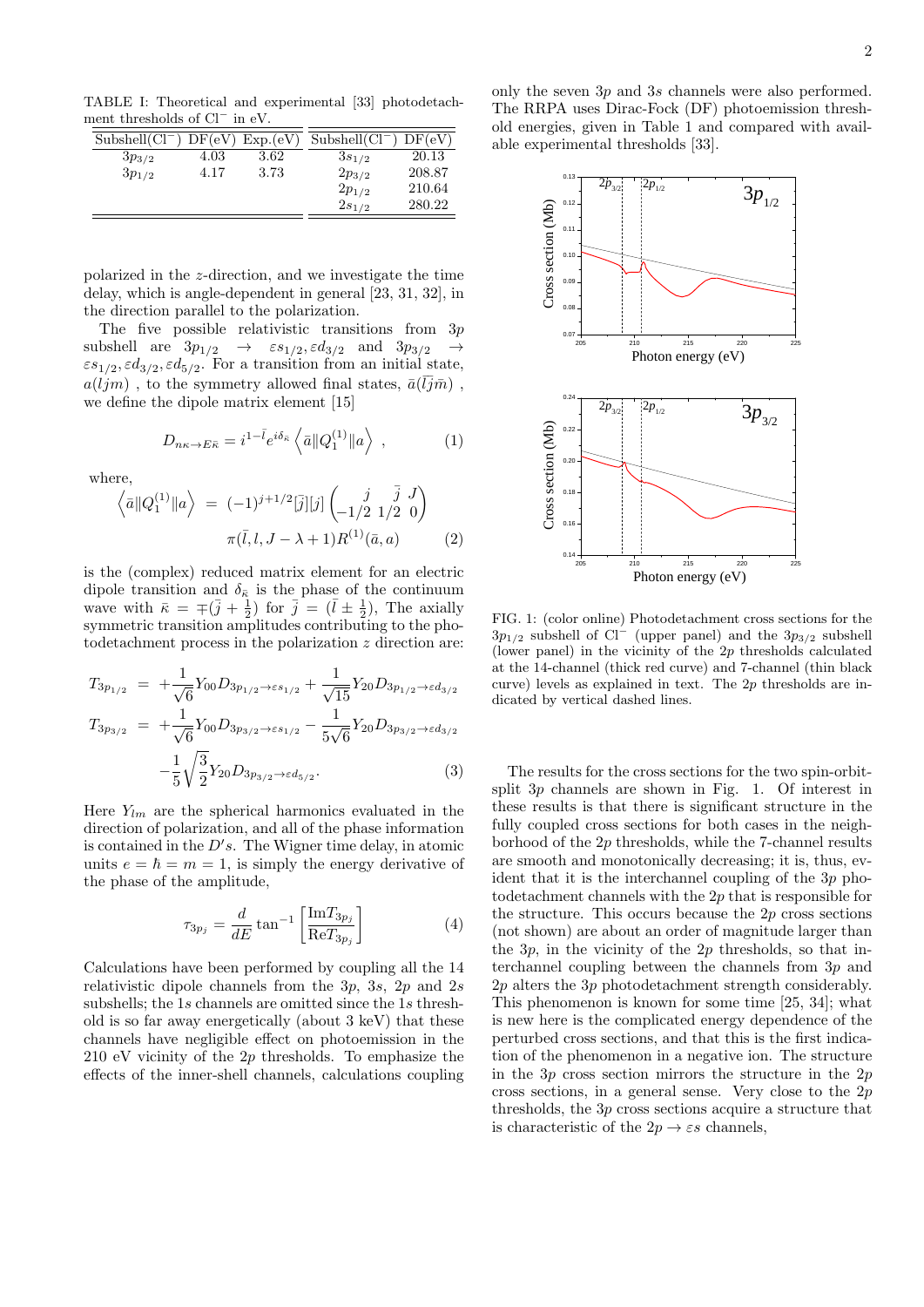

FIG. 2: (color online) Phases of the  $3p_{1/2}$  subshell of Cl<sup>−</sup> (upper left panel) and the  $3p_{3/2}$  subshell (upper right panel) and time delays (lower left and lower right panels, respectively) in the vicinity of the 2p thresholds calculated at the 14-channel (thick red curve) and 7-channel (thin black curve) levels as explained in text. The 2p thresholds are indicated by vertical dashed lines.

which dominate the 2p cross sections near threshold because the centrifugal barrier repells the photoelectron in the d-partial wave. Furthermore, several eV above threshold, the structure acquired by the 3p cross sections is characteristic of the  $2p \rightarrow \varepsilon d$  shape resonances, produced by the centrifugal potential, which dominate the 2p cross sections in this region. Note that the correlated cross section is always below the uncorrelated one, indicating that the contribution of interchannel coupling is of the opposite sign from the unperturbed matrix elements. It is also evident, from Fig. 1, that the structures in the two cross sections are rather different, both between the two 2p thresholds, and above, e.g., the dip in the  $3p_{1/2}$ cross section occurs at 214 eV, while the dip in the  $3p_{3/2}$ cross section is seen at 217 eV. This is a clear indication of relativistic interactions, which is somewhat surprising at such a low Z. Unfortunately, there are no existing experimental results for comparison, in this case, to assess the accuracy of these theoretical predictions.

In any case, it is clear that correlation in the form of interchannel coupling introduces significant structure in the magnitudes of the photoionization amplitudes. It is, thus, likely that the phases are similarly affected. This is exactly what happens, as seen in the upper panels of Fig. 2, where the 7-channel phases are monotonically decreasing, which is a characteristic of the unperturbed phases well above their thresholds, while the perturbed 14-channel phases exhibit considerably complicated structure. This behavior is a significant departure

from the corresponding case in neutral atomic photoionization where the magnitude of the phase induced by interchannel coupling is maximal at the inner-shell threshold, then falls off monotonically with increasing energy [21]. As discussed in connection with the cross sections, very close to the  $2p$  thresholds, the phase arises from the interchannel coupling with the  $2p \rightarrow \varepsilon s$  channels, while at higher energies, the interaction with the  $2p \rightarrow \varepsilon d$  channels, with their associated shape resonances, is the crucial perturbation. It is also noteworthy that the phases of the spin-orbit split 3p amplitudes obtained in the 14 channel result are seen to be markedly different from each other (Fig. 2), thus emphasizing that the phases too are strongly affected by relativistic interactions. Without the correlation induced by interchannel coupling, Fig. 2 shows that the two 3p phases are essentially the same.

The Wigner time delays generated from the phases, Eq. (4), are shown in the lower panels of Fig. 2 for the  $3p_{1/2}$  and  $3p_{3/2}$  subshells of Cl<sup>−</sup>. The outstanding aspect of these results is a dramatic energy dependence of the time delay spectra, reaching large positive and large negative values over a relatively small energy range, along with the fact that relativistic effects cause the time delays in the two cases to be rather significantly different. The  $3p_{1/2}$  time delay is seen to exhibit a large and negative spike, just above the  $2p_{3/2}$  threshold, while the  $3p_{3/2}$  time delay shows a large and positive spike; and the reverse occurs just above the  $2p_{1/2}$  threshold. This can be explained from the lowest order perturbation theory analy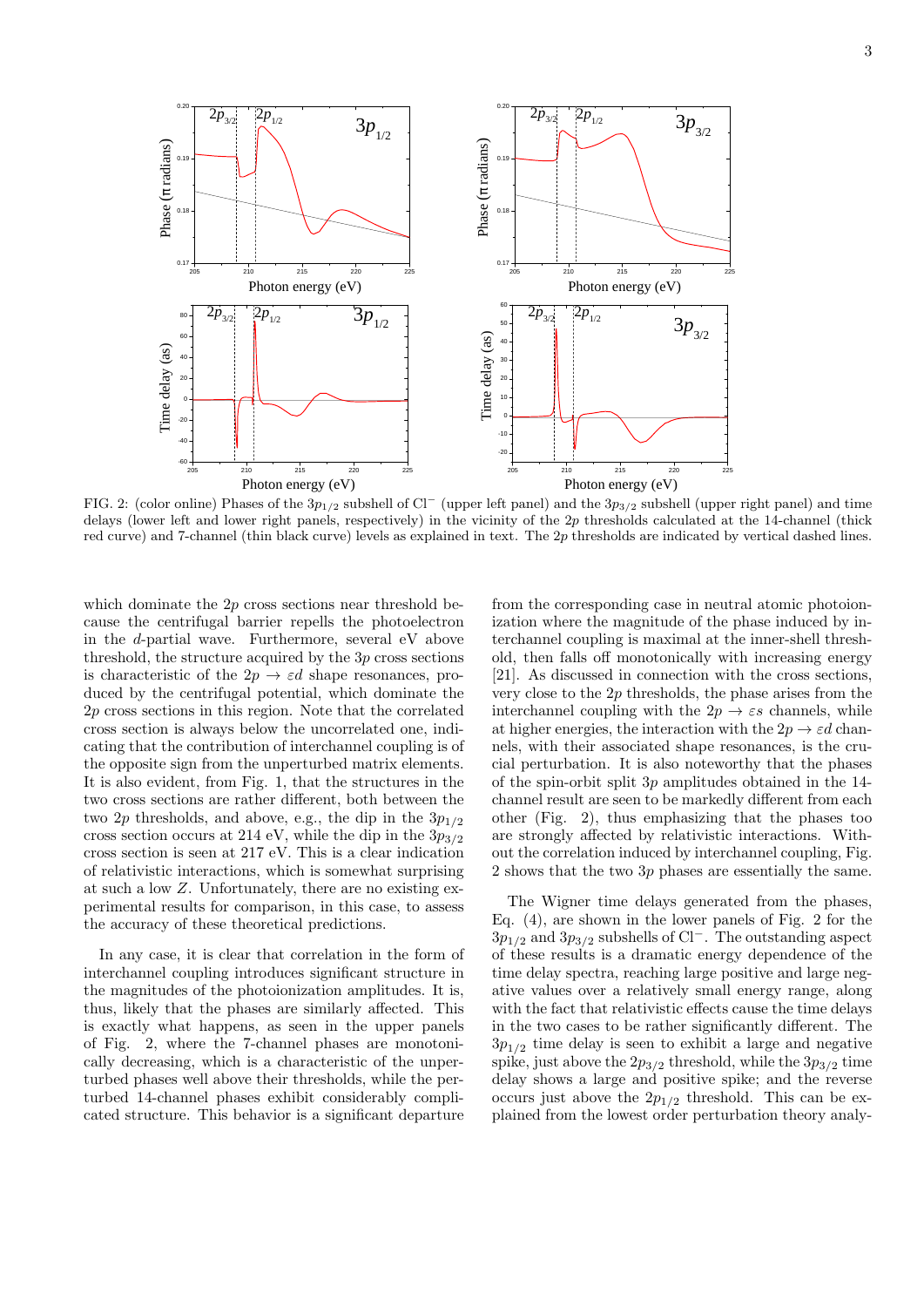sis [21] which equates the imaginary part of the inter-shell correlation-induced amplitude to the dipole matrix element of the transition in the inner shell,  $2p_{1/2} \rightarrow \epsilon s_{1/2}$ and  $2p_{3/2} \rightarrow \epsilon s_{1/2}$  in the present case. From Eq. (2) it can be seen that these matrix elements have opposite It can be seen that these matrix elements have opposite signs and differ by a factor of  $\sqrt{2}$ . At somewhat higher energies, both  $3p_{1/2}$  and  $3p_{3/2}$  time delays display indications of the interchannel coupling with the  $2p \rightarrow \varepsilon d$  shape resonances, albeit the manifestation in the two cases is seen to be rather different. This is so because all the dipole matrix elements in the  $2p_j \rightarrow \epsilon d_{\bar{j}}$  channels have the same sign. Note that the black lines in the lower two panels of Fig. 2 are the 7-channel (i.e., without coupling the 2p channels)  $3p_{1/2}$  and  $3p_{3/2}$  Wigner time delays, not the  $x$  axis. This demonstrates that all of the phenomenology exhibited in the  $3p$  time delays is the result of correlation in the form of interchannel coupling. These results are in sharp contrast to photoionization of the neutral Ar atom (which is isoelectronic to Cl−, where the time delays are monotonically decreasing in magnitude above the 2p thresholds, i.e., they are devoid of any structure. It is, thus, evident, that the effects of multielectron correlation, in the form of interchannel coupling, on the Wigner time delay of an outer-shell photoemission in the neighborhood of inner-shell thresholds for negative ion photodetachment differs markedly, both quantitatively and qualitatively, from photoemission from neutral atoms.

The separation of the  $3p_{1/2}$  and  $3p_{3/2}$  thresholds is only slightly more than  $0.1 \text{ eV}$ , so it is unlikely that the individual time delays could be resolved at the present stage of experimental development. Thus, the unresolved (average) 3p time delay has been calculated, the  $3p_{1/2}$ and  $3p_{3/2}$  time delay weighted by their respective cross sections, i.e.,

$$
\tau_{3p} = \frac{\tau_{3p_{1/2}} |T_{3p_{1/2}}|^2 + \tau_{3p_{3/2}} |T_{3p_{3/2}}|^2}{|T_{3p_{1/2}}|^2 + |T_{3p_{3/2}}|^2} \tag{5}
$$

and the results are shown in Fig. 3. Although some of the physics of the individual subshell time delay is lost in the average, Fig. 3 shows very significant narrow structure immediately above each  $2p$  threshold, owing to the  $2p \rightarrow \varepsilon s$  transitions. The broader structures at somewhat higher energies are traced to the  $2p \rightarrow \varepsilon d$  shape resonances. The 7-channel result, without the interchannel coupling, is seen to be essentially zero in Fig. 3. It is evident then, that, despite the averaging process inherent in examining only the unresolved time delay, there is still important physics remaining; consequently, this is a very attractive case for experimental investigation.

Furthermore, there is nothing special about the case of Cl<sup>−</sup> photodetachment. Cl<sup>−</sup> was chosen as a test case because the similar situation in neutral Ar photoemission has been studied [21]. But the effective details in this report should be exhibited generally in the photodetachment time delay of outer shell in the vicinity of inner thresholds, although the details will vary both qualitatively and quantitatively, with each case.

In summary, using the photodetachment of Cl<sup>−</sup> as a



FIG. 3: Wigner time delay of the unresolved 3p subshell of  $Cl^-$  in the vicinity of the 2p thresholds calculated at the 14channel (thick red curve) and 7-channel (thin black curve) levels as explained in text. The 2p thresholds are indicated by vertical dashed lines.

case study, the calculations demonstrate that Wigner time delays of outer-shell photoemission in the vicinity of inner-shell thresholds for negative ions are dominated by many-body correlations in the form of interchannel coupling which give rise to time delays that are quite large and exhibit a very complex energy dependence, much different from the situation for neutral atom photoemission. In addition, relativistic interactions are extremely important, an unexpected result at such low Z. Finally, the results suggest a fruitful area for experimental inquiry. With a recent expansion of attosecond spectroscopy to a broader photon energy range [16, 35], experimental verification of the present results becomes within the reach.

This work is enabled by the infrastructure and support extended to our research group by the Director, Indian Institute of Technology Tirupati, which includes hospitality to SS and STM. This work was supported by the Chemical Sciences, Geosciences, and Biosciences Division, Office of Basic Energy Sciences, Office of Science, US Department of Energy.

- [1] E. P. Wigner, Phys. Rev. **98**, 145 (1955).
- [2] L. E. Eisenbud, Ph. D. thesis, Princeton Univ. (1948).
- [3] F. T. Smith, Phys. Rev. **118**, 349 (1960).
- [4] M. Schultze *et al*, Science **328**, 1658 (2010).
- [5] K. Klünder et al, Phys. Rev. Lett. **106**, 143002 (2011).
- [6] R. Pazourek et al, Rev. Mod. Phys. 87, 765 (2015) and references therein.
- [7] T. Barillot *et al*, Phys. Rev. A **91**, 033413 (2015).
- [8] A. S. Kheifets et al, Phys. Rev. A **92**, 063422 (2015).
- [9] M. Sabbar et al, Phys. Rev. Lett. **115**, 133001 (2015).